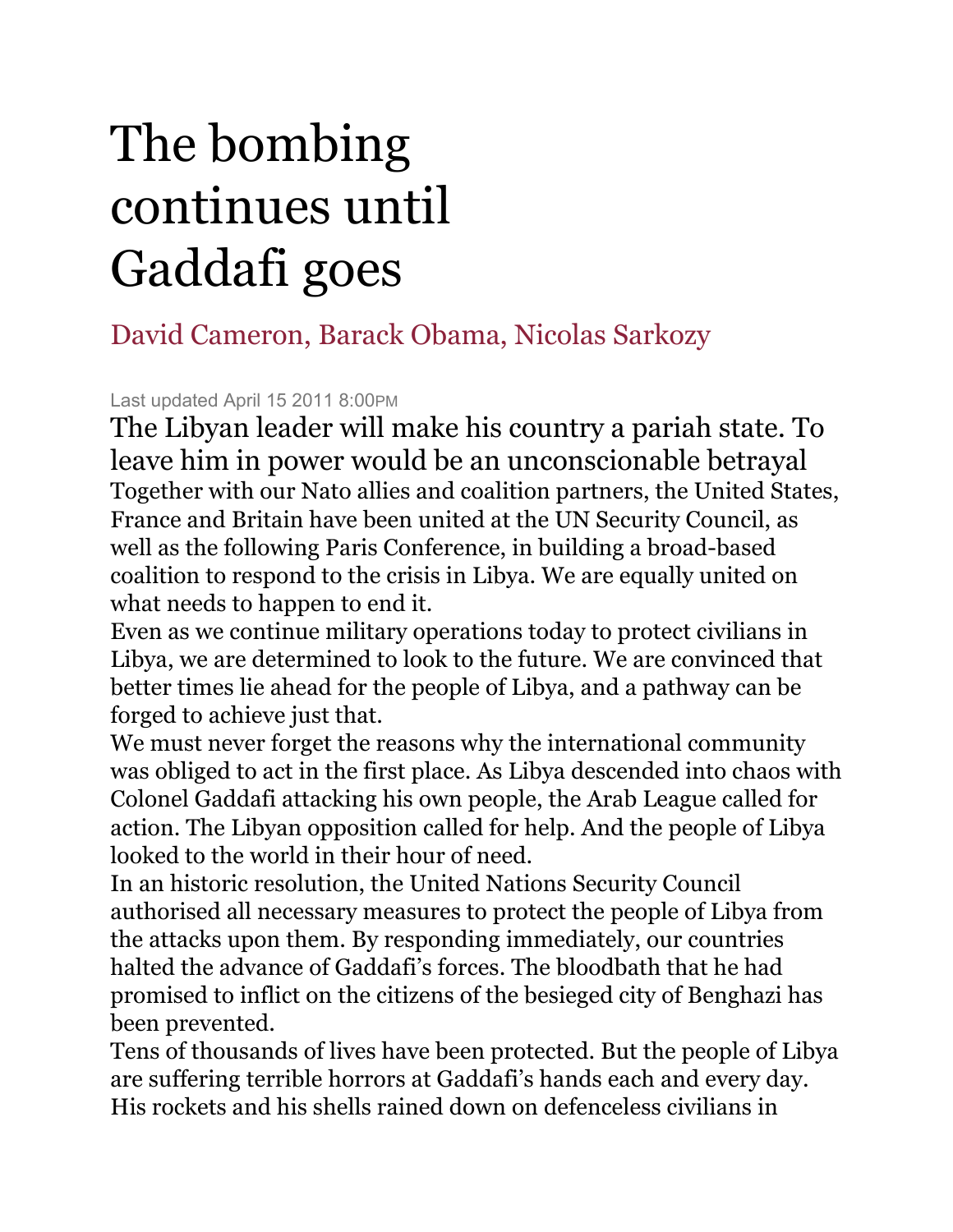Ajdabiya. The city of Misrata is enduring a medieval siege as Gaddafi tries to strangle its population into submission. The evidence of disappearances and abuses grows daily.

Our duty and our mandate under UN Security Council Resolution 1973 is to protect civilians, and we are doing that. It is not to remove Gaddafi by force. But it is impossible to imagine a future for Libya with Gaddafi in power. The International Criminal Court is rightly investigating the crimes committed against civilians and the grievous violations of international law. It is unthinkable that someone who has tried to massacre his own people can play a part in their future government. The brave citizens of those towns that have held out against forces that have been mercilessly targeting them would face a fearful vengeance if the world accepted such an arrangement. It would be an unconscionable betrayal.

Furthermore, it would condemn Libya to being not only a pariah state, but a failed state too. Gaddafi has promised to carry out terrorist attacks against civilian ships and airliners. And because he has lost the consent of his people any deal that leaves him in power would lead to further chaos and lawlessness. We know from bitter experience what that would mean. Neither Europe, the region nor the world can afford a new safe haven for extremists.

There is a pathway to peace that promises new hope for the people of Libya: a future without Gaddafi that preserves Libya's integrity and sovereignty and restores her economy and the prosperity and security of her people. This needs to begin with a genuine end to violence, marked by deeds, not words. The regime has to pull back from the cities it is besieging, including Ajdabiya, Misrata and Zintan, and its forces return to their barracks.

However, so long as Gaddafi is in power, Nato and its coalition partners must maintain their operations so that civilians remain protected and the pressure on the regime builds. Then a genuine transition from dictatorship to an inclusive constitutional process can really begin, led by a new generation of leaders. For that transition to succeed, Colonel Gaddafi must go, and go for good. At that point, the United Nations and its members should help the Libyan people as they rebuild where Gaddafi has destroyed — to repair homes and hospitals,